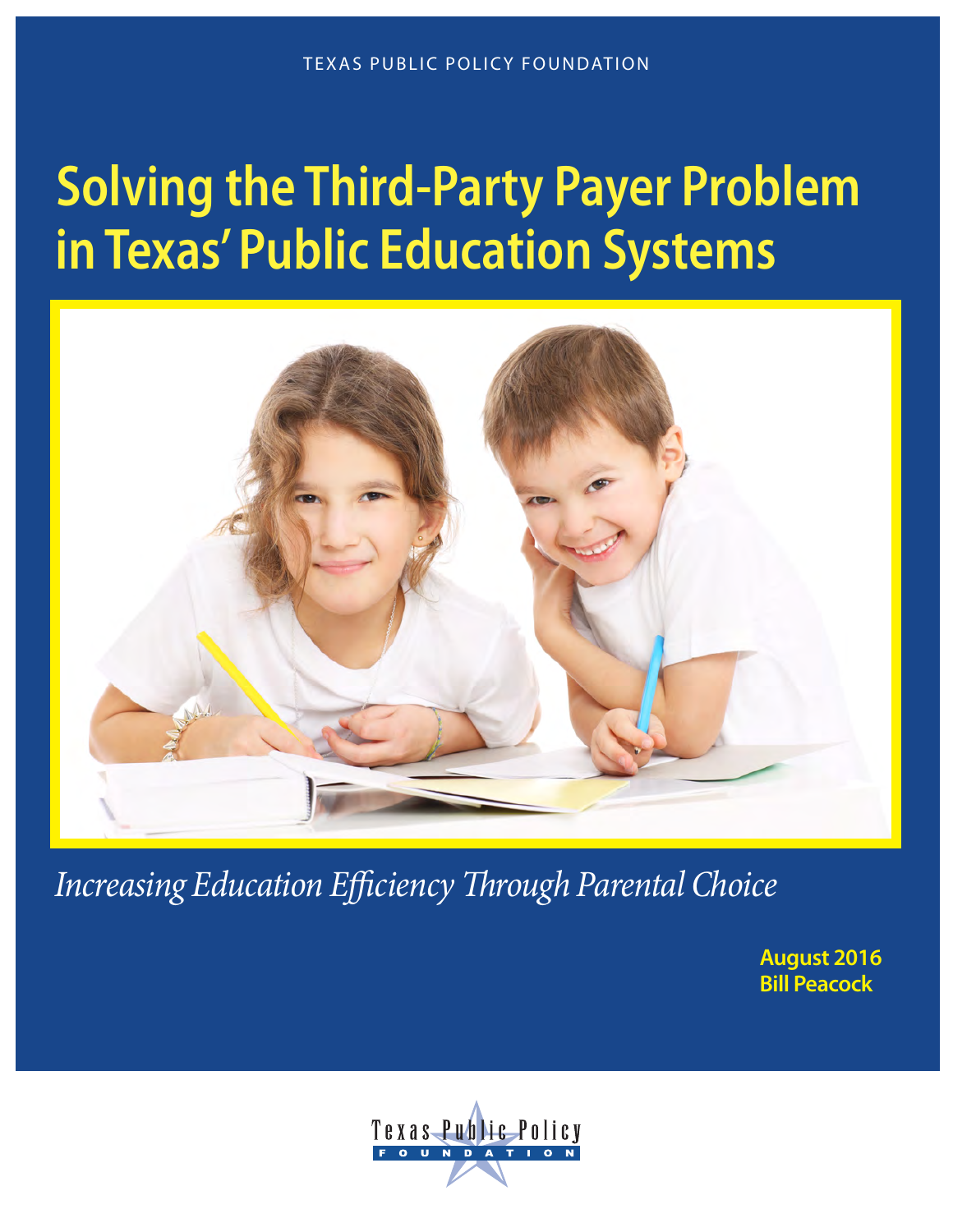

## **August 2016 Bill Peacock**

Center for Educational Freedom Texas Public Policy Foundation

## **Table of Contents**

| The Development of Texas' Centralized, Inefficient |
|----------------------------------------------------|
|                                                    |
| The Battle Over Controlling Texas Public Education |
|                                                    |
|                                                    |
| The Third-Party Payer System in Texas Public       |
|                                                    |
|                                                    |
| Solving the Third-Party Payer Problem in Texas10   |
| Reforming Texas' System of Public Education11      |
|                                                    |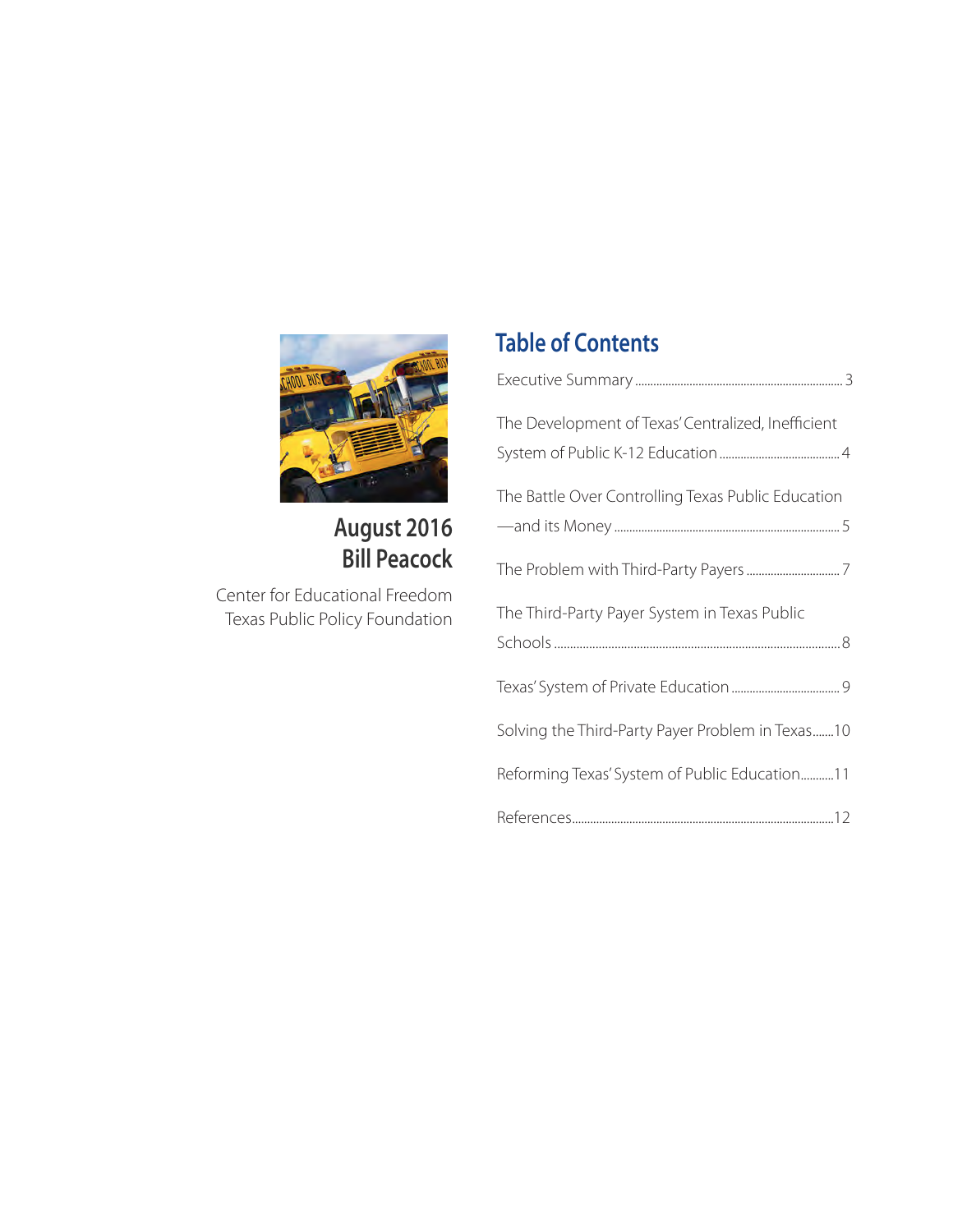## **Solving the Third-Party Payer Problem in Texas' Public Education System**

*Increasing Education Efficiency Through Parental Choice*

by Bill Peacock, VP Research

#### **Executive Summary**

There are two systems of K-12 education operating in Texas today—the public and the private. For the most part in Texas, these two systems operate separately. Unlike many other states, Texas doesn't have a private school choice program that allows students to attend private schools using money from the public system.

However, from a constitutional perspective, these two systems need not be separate. The mandate in the Texas Constitution that the Legislature "make suitable provision for the support and maintenance of an efficient system of public free schools" requires public funding of education, but does not mandate government delivery of education. In fact, when considered in terms of economic efficiency, it is desirable that these two systems interact.

The current bifurcated system is extremely inefficient. Nowhere is this inefficiency more apparent than when it comes to the third-party payer feature that currently dominates the public system. Just like in our health care system, the design bug in Texas' third-party payer education system is that the consumer of education services is not the one paying most of the costs. The result is that providers in a third-party system have little incentive to compete on either quality or price.

The most effective reform in recent years for improving efficiency in health care has been Health Savings Accounts (HSAs). Likewise, the solution to the third party pay problem in education may well be Education Savings Accounts (ESAs). An ESA would put consumers—parents—in charge of the education of their children. Parents could tailor educational services to the unique needs of their child by selecting from one or more of a variety of services such as private schools, online learning, tutoring, curricula, textbooks, etc. Parents could even save unused funds for college. Additionally, Texas should remove the restrictions that arbitrarily separate public schools from private schools and homeschooling and introduce elements of parental choice within the public schools.

Increasing the economic efficiency of Texas' "system of public free schools" through these simple yet transformative measures will accomplish the constitutionally directed "general diffusion of knowledge [that is] essential to the preservation of the liberties and rights of the people" and provide all Texas school children a higher quality education and significantly increased economic opportunity.

## **Key Points**

- There are two systems of K-12 education operating in Texas today—the public and the private. However, from a constitutional perspective, these two systems need not be separate.
- The current bifurcated system is extremely inefficient. Nowhere is this inefficiency more apparent than when it comes to the third-party payer feature that currently dominates the public system.
- The solution to the third party pay problem in education may well be Education Savings Accounts (ESAs). An ESA would put consumers—parents—in charge of the education of their children.
- **With ESAs, parents could tailor** educational services to the unique needs of their child by selecting from one or more of a variety of services such as private schools, online learning, tutoring, curricula, textbooks, etc.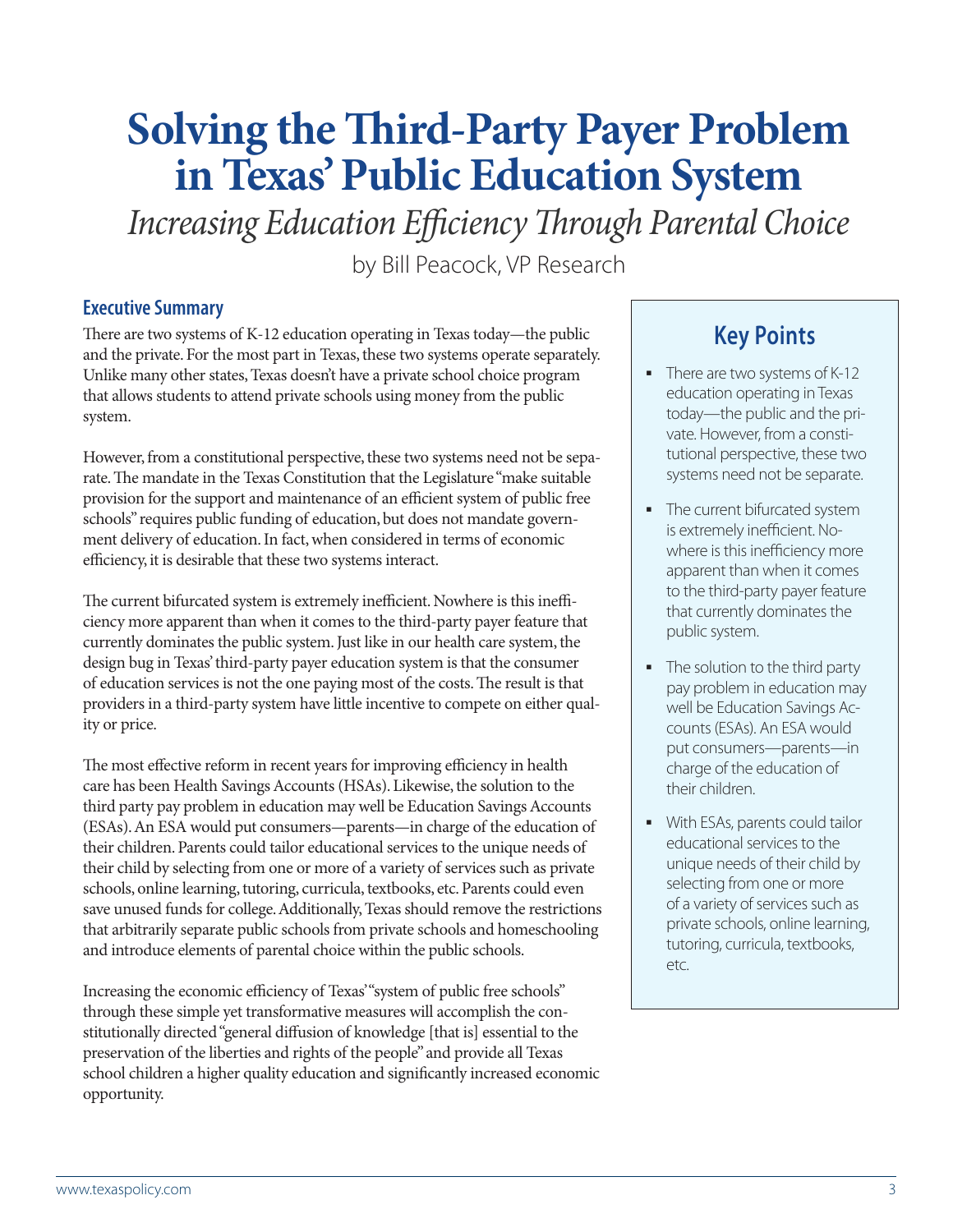#### *The Development of Texas' Centralized, Inefficient System of Public K-12 Education*

As mentioned, there are two systems of K-12 education operating in the Texas today—the public and the private. The great majority of students attend public schools. The Texas Education Agency reports that there were 5,151,925 students enrolled in Texas public schools in 2013-14 ([ix](http://tea.texas.gov/acctres/Enroll_2013-14.pdf)); in 2010, there were only 317,485 private school students in Texas [\(Ewert, 21\)](http://www.census.gov/hhes/school/files/ewert_private_school_enrollment.pdf). The public system consists of districts, charter schools, and service centers, all created through legislative action, and funded with tax revenue. The private system consists of two main subsystems: private schools and homeschooling, funded largely by parents and charitable contributions.

For the most part in Texas, these two systems operate separately. Unlike many other states, Texas doesn't have a private school choice program that allows students to attend private schools using money from the public system. Additionally, part-time enrollment in the public system is generally not allowed so students in the private system can't cross over to the public system to take a few classes. The closest Texas comes to crossing over between the two systems is through charter schools, where nonprofit entities are allowed to operate public schools.

However, from a constitutional perspective, these two systems need not be separate. In fact, when considered in terms of economic efficiency, it is desirable that these two systems interact. The mandate in the Texas Constitution that the Legislature "make suitable provision for the support and maintenance of an efficient system of public free schools" requires public funding of education, but does not mandate government delivery of education. Kent Grusendorf explains the original intent of the term "public free schools" in the Texas Constitution:

> Critical to understanding original intent is the fact that "public" did not mean governmentoperated schools as we think of the term today; instead it only meant "open to the public" like a restaurant or store which is open to the public. And "free" meant that poor students were entitled to attend regardless of ability to pay  $(1)$  $(1)$ .

Nonetheless, while the drafters of the Texas Constitution did not call for the two separate systems that we have today, the bifurcation of the public and private systems of education developed as proponents of public education, such as Horace Mann and John Dewey, touted the public

benefits that could be derived by a system of universal, free public schools. Cubberly writes, "No one did more than [Mann] to establish in the minds of the American people the conception that education should be universal, non-sectarian, and free, and *that its aim should be social efficiency, civic virtue, and character* [emphasis added], rather than mere learning or the advancement of sectarian ends" (167). Similarly, Warde noted that Dewey believed the products of public education would be "creative, welladjusted equalitarians [who] would make over American society in their own image."

In today's economic terminology, such broad societal benefits are known as positive externalities. The general concept of externalities is there are times when either certain costs or benefits of a transaction between parties "spill over" to those who are not parties to the transaction. When a cost spills over, i.e., a cost is imposed on a third party, it is a negative externality. When a third party benefits from a transaction, it is a positive externality. Another term for describing such an occurence is public good.

One might think that little harm can come from a positive externality. But according to welfare economics, when a positive externality exists, society won't get enough of the activity in question because the parties involved will produce "too little" of it since they don't take into account the benefits to the rest of society (Callahan). According to this analysis, society should subsidize activities, such as public education, that produce positive externalities because the benefits from the externalities outweigh the costs of the taxation. To capture the benefits of the positive externalities then associated with education, the writers of the Texas Constitution established a publicly subsidized system of free public schools.

However, determining whether something produces a positive externality, i.e. a public benefit, requires that one somehow measure the benefit, or utility, that is received by all the parties involved, including the third parties. And the evolution of the public portion of Texas' education system into a stand-alone, monopolistic system of public schools renders such determinations problematic. Indeed, modern economic theory calls into question the economic efficiency of how public education is being delivered in Texas today.

Lionel Robbins criticized the original basis of the concept of externality because "as utility is not measurable, it is invalid to compare levels of utility between different people"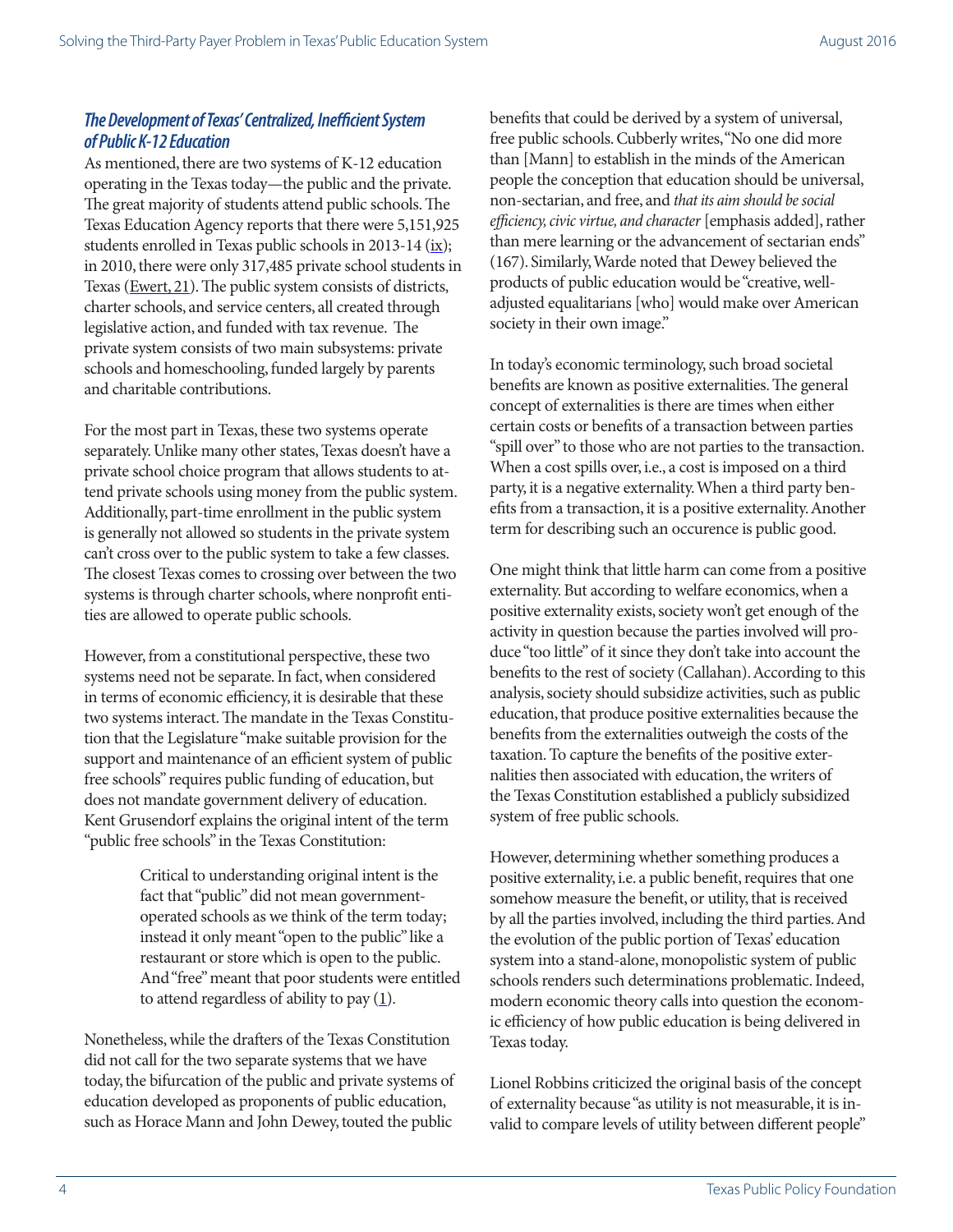(Callahan). Since it is impossible to actually measure the benefits derived from Texas public schools today, the only way to determine how efficiently they deliver their benefits is through consumer choice, i.e., the value provided by the schools ought to be able to be measured by how much of the services they offer is being purchased or consumed by the parents and students they are designed to serve. Supporting this line of reasoning, Murray Rothbard pointed out "it is only through preference demonstrated in action that we can gauge what actors really value, and that to try to deduce values from mathematical formulas, without the evidence of action, is a hopeless cause" (Callahan). However, the monopolistic aspects of today's public schools create a situation where consumer choice is largely meaningless. In such a situation, one cannot use the notion of positive externality to claim that the public school system is economically efficient, i.e., offers a public benefit, just because people use it. In fact, the opposite could be the case; it is likely many people use the public school system not because it is a net positive benefit to society, but because they get to benefit personally from what others are paying for.

Texas has spent hundreds of millions of dollars over the years trying to overcome what is in fact an insurmountable problem of determining the economic efficiency of the public schools. At one time, determining the cost of an education was all the rage. Texas implemented one estimator of differential costs into statute in 1991—the cost of education index; it hasn't been changed since. Internal studies, outside research, and about every means have been tried to come up with at least an estimate of what it costs—or more precisely, should cost—to educate a student in public schools. However, during the most recent round of school finance litigation from 2011-2014, the judge asked every superintendent who testified how much it costs to educate a child. None could answer the question.

More recently, accountability has been the focus of the Legislature. Measures were put in place to determine quality of the education being offered by school districts and schools and how well each individual student was learning. These have included the Texas Assessment of Knowledge and Skills tests, the Financial Accountability Rating System of Texas, the State of Texas Assessments of Academic Readiness tests, and the federal No Child Left Behind law. All of these efforts, however, met with strong resistance from school districts and the public. Not surprisingly, it turns out that everyone has a different idea of what students should learn and how well the system is

doing in delivering the learning to each student. Imposing top-down accountability measures satisfied very few. In reality, in Texas' educational system there is no way to conduct a cost-benefit analysis. Schools simply spend what they have available based to a large extent on political pressures from various interest groups. It is impossible to accurately gauge the outputs of the system. This is a natural outcome of today's poorly designed, inefficient system.

Yet, as Grusendorf noted, this type of inefficiency wasn't built into Texas's system of public schools as originally designed. The Texas Constitution doesn't require that the public schools be an inefficient, stand-alone system designed to overwhelm private education. This is borne out by looking at the origins of public schools in Texas around the time the 1845 and 1876 versions of the Texas Constitution were written. Frederick Eby provides a glimpse into this past:

> The method of school organization adopted in the new law [of 1876] was as simple and as loose as it could possibly be. … (1) It gave to parents the greatest latitude in determining for themselves the kind of education they desired for their children and the character of teacher they wished to employ. (2) There was no restriction to the number of children necessary to constitute a school community. … (3) The parents could enjoy the use of the state school fund, together with the minimum of state interference. Moreover, it lodged the responsibility of educating the children upon the parents, where, as they believed, it belonged. … Additionally, students were not restricted by geographic boundaries.

In fact, the community schools developed under this system were much like charter schools today—but with less regulation—and were also supplemented with a private school voucher system (Grusendorf, 3).

#### *The Battle Over Controlling Texas Public Education and its Money*

The original open intent and design of an efficient "system of public free schools" in Texas didn't last. The bifurcation into two systems of education—public and private—essentially operating inefficiently in isolation from the other increased as unions and associations for public school teachers, administrators, and board members sought to gain monopoly control over education in Texas as well as its funding.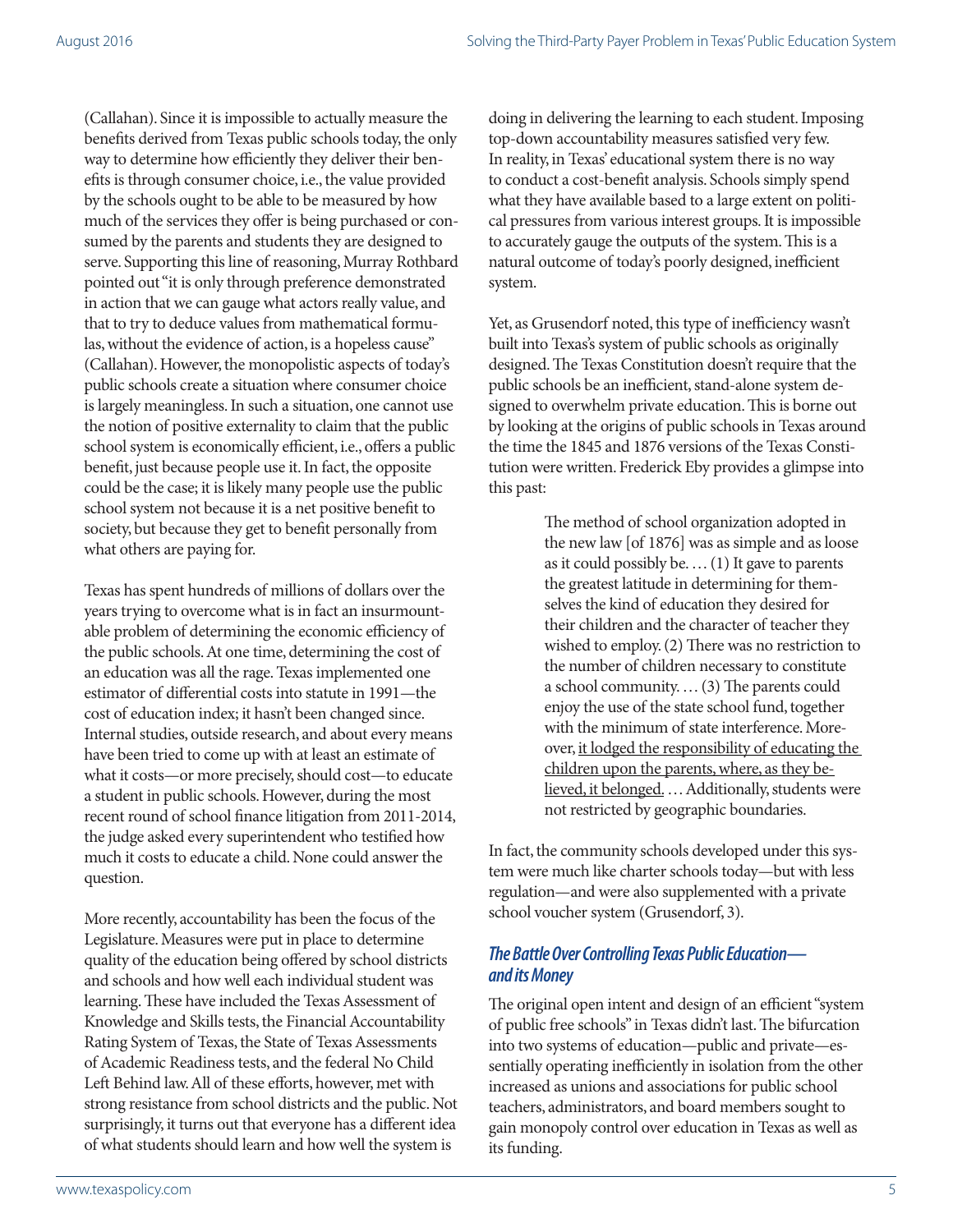Education groups haven't always favored a monopolistic system of public schools, though. Dr. William Carey Crane, the first president of the Texas State Teachers Association (TSTA), was actually "in favor of the New York State plan of school organization which permitted the use of state funds for the support of private and denominational institutions of learning" (Eby). Of course, today, the TSTA and most of other public school unions are adamantly opposed to any type of school choice. For instance, during the most recent legislative session, the TSTA wrote that school choice proponents "want to milk money from [public schools] for their own privatization schemes, such as private school vouchers, corporate charters or online learning courses" (TSTA).

The desire by education groups to control public education funding doesn't stop at opposing private school choice. Texas has long had a form of public school choice, the Public Education Grant, where students can take their public funds and move to another public school. But if that school is in another district, the student has to have permission from the district she wants to attend school in (Texas Education Agency 2014b). Districts have not widely embraced this type of choice either.

Additionally, union control of the education system has been exhibited through the support by education groups and school districts of "exclusive consultation" where one education group gets to represent all school district employees in conversations with the district despite Texas' general ban on collective bargaining for public employees (Greer). Education groups and districts also seek to further their monopoly over public education through educator certification. Though there are exceptions, most educators—both teachers and administrators—have to have attained certain levels of education and training to teach in the public schools. This ensures that most of the employees in public school have been through the education mills at public universities. What it doesn't allow is a person with years of expertise and knowledge in specific fields but without certification to teach students. Additionally, the ban on part-time enrollment in public schools ensures that there is minimal interaction between the two systems that might loosen the grip of the education establishment on the system.

The reason for this protectionist approach to public education is quite clear. Loss of control of the system by the education groups would bring about loss of control of the money in the system. All aspects of spending are highly

controlled in the current system to the benefit of stakeholders, rather than consumers.

One example of this is the teacher salary schedule. Unlike virtually all other public employees in Texas, and for the most part only matched in the private sector by employees working under union contracts, educators are compensated through restrictive salary schedules. Compensation under these schedules is generally based on years of service and levels of education, so teachers don't get paid on how well they do their jobs; they get paid on how long they can stick around, and how much schooling they can work in during their summer vacations. So a good teacher with five years of experience will get paid much less than a bad teacher with 15 years of experience. That doesn't make any sense unless you run a teacher's union under a government-subsidized monopoly that is inherently inefficient, increases costs, reduces quality, and is, as a result, populated with a lot of poor quality teachers who rely on the union to get them pay raises every year they don't deserve. In such a case, maintaining control over the system would be the first (and only) priority. This would also be the case for administrators and board members whose positions (and salaries, in the case of administrators) are secured through control of the system.

The money at stake is significant. Texas taxpayers currently spend about \$61 billion a year on public K-12 education, up from \$38.44 billion in 2003-04. As of the 2012-13 school year, \$33.4 billion was spent on salaries (FAST). The average teacher in Texas makes \$49,692 for about nine months of work; the average professional support staff makes \$58,551; the average school administrator makes \$72,764; and the average central administrator makes \$94,630 (Texas Education Agency 2014c). And the number of educators and staff earning these salaries keeps growing. As of 2014, there were 334,510 teachers in Texas, a 70 percent increase from 1989. The 322,031 staff and administrators were up 78 percent since 1989. During the same time frame, students had only grown by about 60 percent (Texas Education Agency 2014c).

Examining the history of school finance lawsuits against the state further clarifies that money is at the center of the battle over control of the education system. Texas school districts have been suing the state on a regular basis since the 1980s over school finance demanding that more money be spent on the system—and thus on the salaries of those who work in the system. The school finance case recently decided by the Texas Supreme Court is at least the eighth major lawsuit over school finance since the late 1980s.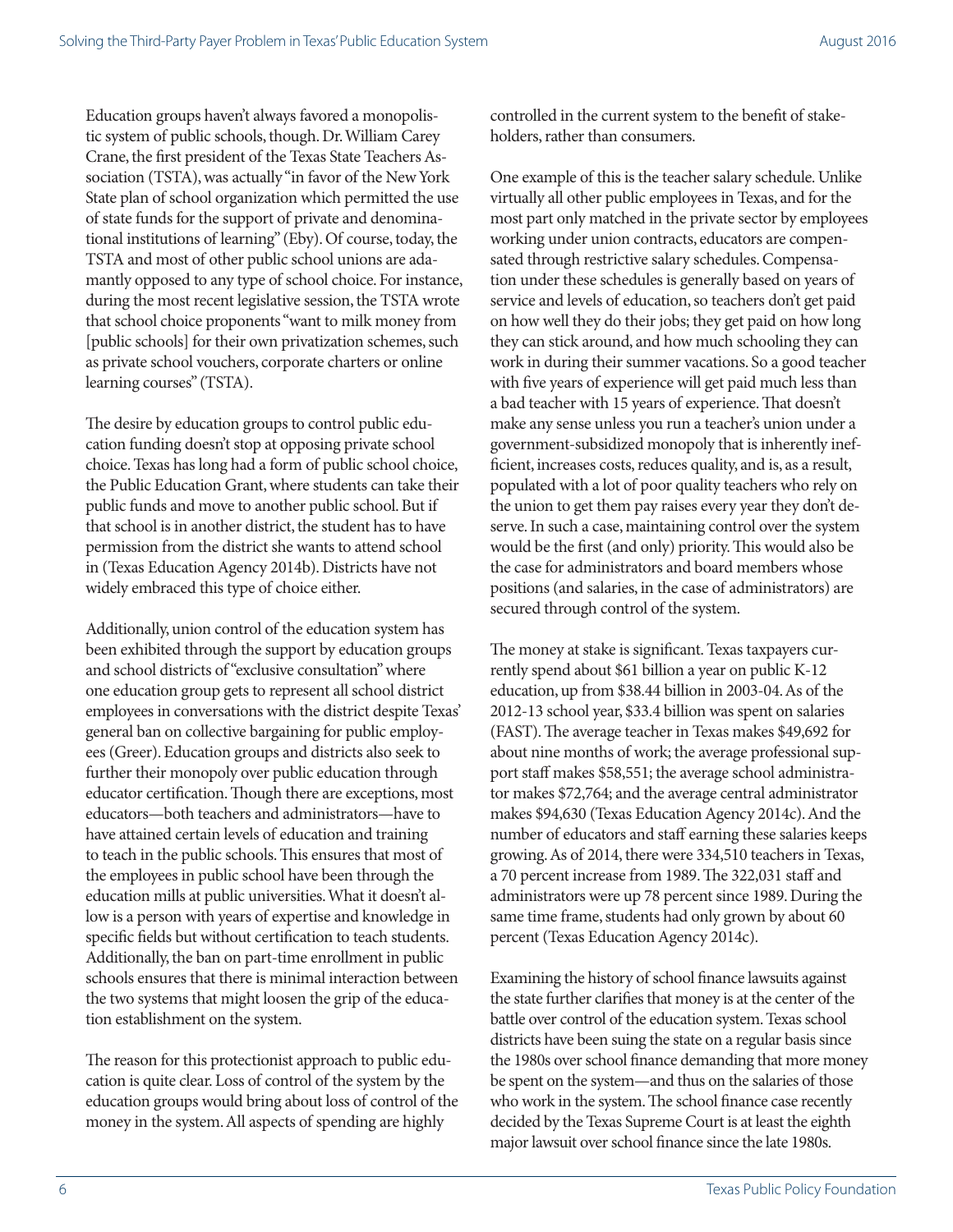These education groups are aware that any kind of interaction with and competition from the private K-12 system would improve the efficiency of the public system, which would result in a reduction in the control of the education establishment over the public system. So they are opposed to anything the bridges the gap between the public and private systems. This opposition extends to even a privately-funded scholarship program made available to students living with the boundaries of San Antonio's Edgewood school system. The program helped drive improvement in Edgewood's standardized test scores and graduation rates ([Diamond, 5](http://www.texaspolicy.com/library/doclib/2007-03-RR03-education-diamond.pdf)). Yet the education establishment opposed this school choice program because, even though it was funded through private dollars, public schools are largely funded based on student attendance and one lost student results in less funding to the district.

Nowhere is this control more important than when it comes to the third-party payer feature that currently dominates the public system. The third-party payer's role in the design of the public system is a key aspect of maintaining control over the system—even as it makes it more inefficient for carrying out the constitutional mandate that Texas have an "efficient system of public free schools." For if parents became empowered to direct educational funding, the control over funding and salaries currently vested in the education establishment would quickly deteriorate. It is to the third-party payer system this paper now turns its attention.

#### *The Problem with Third-Party Payers*

To understand the inefficiency of the third-party payer aspect of Texas' system of public education, it is useful to begin with an examination of the U. S. health care system. Many of the problems the country faces today in health care can be traced back to World War II, when America adopted wage and price controls in an attempt to control inflation brought about by the huge public expenditures made in the prosecution of the war. With companies unable to use cash benefits to lure and keep workers, they turned to noncash benefits like providing health care for their workers (Roy). Thus began the third-party payer system in health care.

The problem with the third-party payer system is that the person receiving the health care services is not the one paying most of the costs. The typical system involves a small deductible that is only a fraction of the actual cost of the services provided. Therefore, many of the normal incentives that operate in a market are absent. Buff and Terrell observed, "Third-party payment, with its moral

hazard, has increased demand and thereby driven up prices" ([75\)](https://www.google.com/url?sa=t&rct=j&q=&esrc=s&source=web&cd=2&cad=rja&uact=8&ved=0CCUQFjABahUKEwjs-478-MvHAhWCJj4KHTEgD4c&url=http%3A%2F%2Fwww.jpands.org%2Fvol19no3%2Fbuff.pdf&ei=ZmrgVeywA4LN-AGxwLy4CA&usg=AFQjCNG1Y4dt9MMqzE2q4IaaHnRem6IRDw&sig2=XUMVYoCQ_SGT976tte1mgw).

The moral hazard they refer to is the patient in a system who has every incentive to use medical services and little incentive to shop based on price; it really doesn't matter if an MRI is needed, much less whether it cost \$500 or \$5,000. On the other hand, free markets "restrain costs by providing incentives for the individual to use a given good or service only to the extent that its incremental value to that individual is greater than its incremental costs" ([Sowell, 66\)](http://www.amazon.com/Applied-Economics-Thinking-Beyond-Stage/dp/0465081436). On the supply side, without consumers pushing them to increase efficiency, health care providers have little incentive to make the needed effort and investment to cut costs since they continue to attract patients no matter what they charge.

#### **Figure 1: Costs in Third-Party Payer Markets**



Source: Economics, by David Colander

Colander illustrates this problem in Figure 1:

In the normal case, when the individual demander pays for the good, equilibrium quantity is where quantity demanded equal quantity supplied—in this case at an equilibrium price of \$25 and an equilibrium quantity of 10. Under a thirdparty-payer system, the person who chooses how much to purchase doesn't pay the entire cost. Because the copayment faced by the consumer is much lower, quantity demanded is much greater.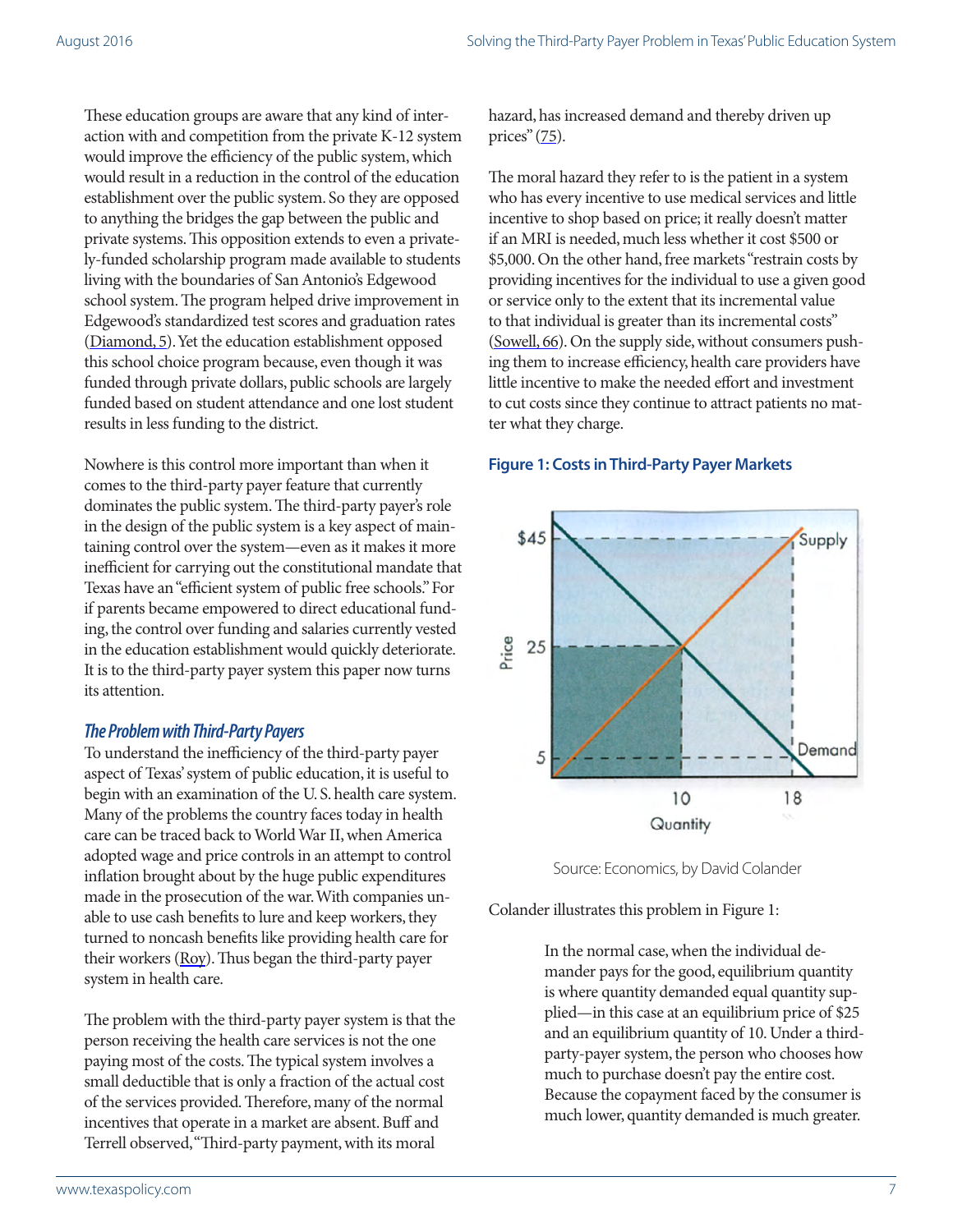In this example with a copayment of \$5, the consumer demands 18. Given an upward-sloping supply curve, the seller requires a higher price, in this case \$45 for each unit supplied to provide that quantity  $(119)$  $(119)$ .

Similarly, over time the lack of price competition also leads to a lack of competition on quality. Yes, customers still want improved health outcomes, but in a third-party payer system, the lack of price competition reduces the transparency and communication of data about the quality of health care outcomes. Patients then don't have enough information to "shift demand (and therefore, revenue)" [\(Goodman, et al., 6\)](http://www.ncpa.org/pdfs/The-Economics-of-Health-Care-Quality.pdf). This combines with the fact that the third-party payer is often much more concerned about overall costs than the wellbeing of an individual patient. So the third-party payer starts limiting access to treatments as well as providers and customers become more locked in to certain providers, thereby, limiting supply. This exacerbates the problem caused by the lack of transparency about quality of health care outcomes. As a result, the providers become less and less concerned about the quality of treatment they provide. The outcome of the third-party payer system is, therefore, lower quality service at a higher cost, i.e., greater inefficiency.

#### *The Third- Party Payer System in Texas Public Schools*

The Texas public education system finds itself in the same situation today. The massive \$61 billion-a-year system is a complex web of inefficiency in large part for the simple reason that the people who use the schools, i.e., parents of school-age children, don't actually pay for the schools—at least not directly; and even what the users pay indirectly is generally a small portion of the total cost. Looking back to the example of health care, it is easy to see how the same inefficiencies have crept into public education under a third-party payer system.

On top of the problems inherent in a third-party payer system, the inefficiencies are enhanced when the thirdparty payer is the government. Anderson points to this effect when he notes "since 1970, the costs of Medicaid have risen 35 percent more, and the costs of Medicare have risen 34 percent more, per patient, than the combined costs of all health care in America apart from these two flagship government-run programs" [\(3\)](http://amcp.org/WorkArea/DownloadAsset.aspx?id=11322).

**Figure 2: Flow of Funds in Texas' Third-Party Payer Public Education System**



Figure 2 shows how Texas' system of public K-12 education functions as a third-party payer system with the government as the payer. Parents (as payers) are far removed from the providers (the public schools). Additionally, parents usually supply only a small portion of the funds needed to educate their children; the rest is paid by businesses, consumers, and property owners. Whatever the source of the funds, the money is paid to the schools by two different entities, the state and local school districts (the federal government also provides a limited amount of funds, but is omitted here for simplicity sake). The funds are further comingled and interchanged through the state's system of recapture. Thus some money paid by taxpayers in one school district is recaptured and used to pay for education in another district. After the state takes its cut of taxpayer money, it sends the rest to the local school district. Finally, the money is passed from the district to the schools, and is ultimately used to pay for the instruction of the students who are under the direction of parents as consumers.

The disconnect between parents as payers and consumers in the system is obvious. Because the role of parents as payers in the system is small and indirect they have little authority to demand accountability. As a substitute for the parents, taxpayers may attempt to demand accountability for their tax dollars from the state, the state may attempt to demand accountability from a district, and a district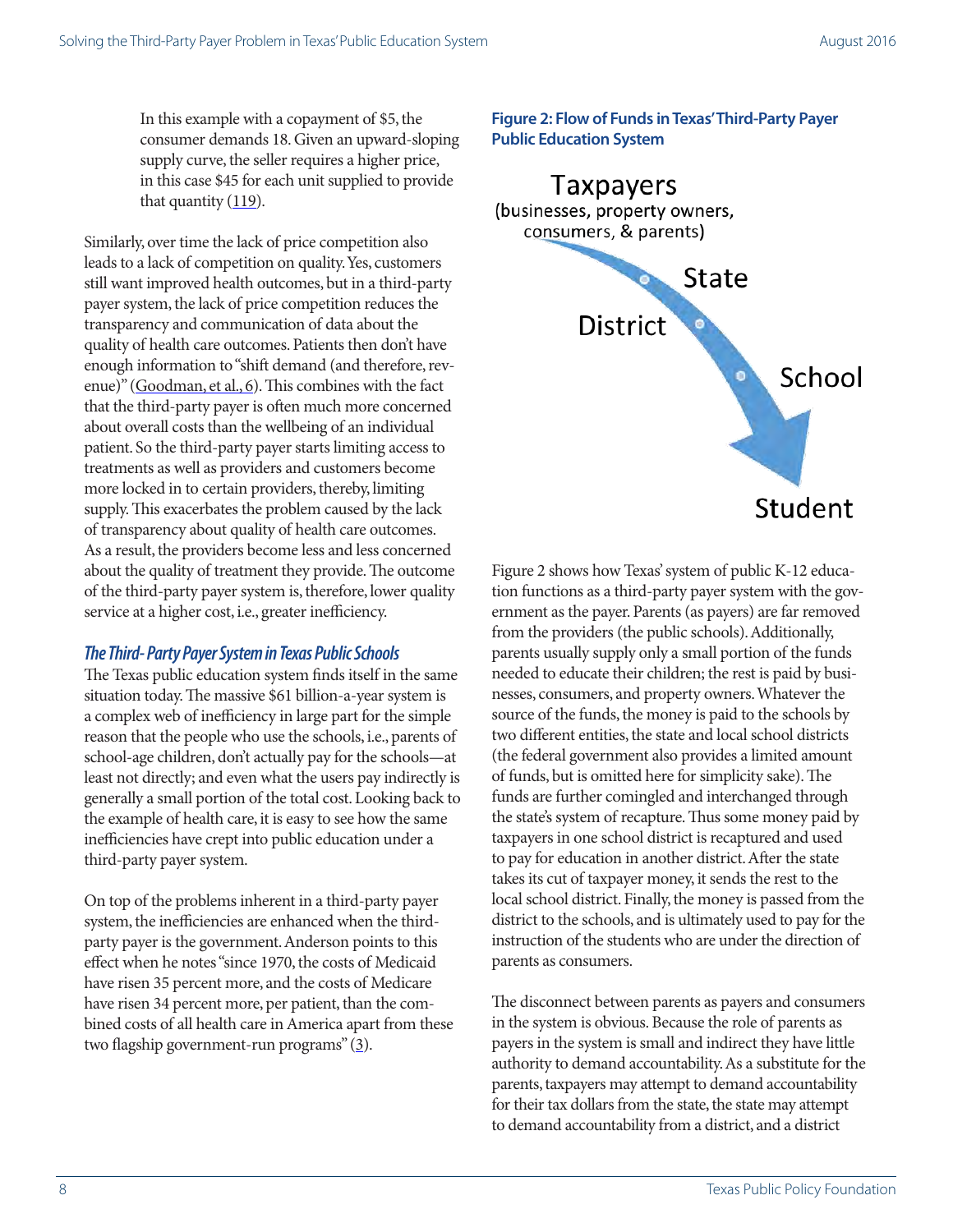may do the same from a school, but the information or outcomes they demand may not be what the parents are interested in. Even in situations where the state and school districts have attempted to provide parents the ability to move students to another school, i.e., public school choice, parents still lack the information and authority needed to shift demand, and revenue, outside of the system. Accountability in this system attempts to flow back up the funding stream toward the state, but it substitutes for direct accountability to consumers. An inefficient system that produces poor quality and high costs is the inevitable result.

The inefficiency of the current system is well documented. Terry Moe notes, "The Texas school system, like the school systems in every other state in the nation, is simply not organized to be effective or efficient. All these school systems are organized in ways that literally make no sense in terms of what is required to provide children with the best education possible"  $(1)$  $(1)$ . Alan Parker further explains that "low-income students and parents are structurally unable to correct the system, having the least amount of political power and the least capacity to organize politically to correct the system"  $(7)$  $(7)$ . Because of the lack of parental accountability and control inherent in a third-party payer system, parents have to resort to political means in an attempt to secure a quality education for their children. Not only is having to resort to political means highly inefficient economically, for many families is it also highly impractical; their limited ability to reshape the system often means that their children have little hope of receiving a quality education.

#### *Texas' System of Private Education*

As noted, more than 300,000 students are enrolled in private schools in Texas. Perhaps another 140,000 are homeschooled. While this is less than 10 percent of the number of students in public schools, it provides limited but still valuable competition to the state as the de facto monopoly education provider. The private system also provides an example of a more efficient model of education that can be used to inform the design of the public schools.

Unlike Texas' public system, most parents pay for the vast majority of their children's private school education. The money flows directly from the parents to the private schools, which then use the money to instruct the children, administer the schools, and provide for extracurricular benefits. Since the parents pay the money needed for education directly to the private school, they have significant control over every aspect of how the money is

used. If too much money is going to extracurricular activities rather than to classroom instruction, parents usually have the authority to shift funds from one use to the other by demanding change in their current school or taking their student and their money to another school that better meets their needs.

#### **Figure 3: Flows of Funds in Private Education**



There are of course scholarships in the private system, but unlike tax dollars these charitable contributions are difficult to come by. The competition for the charitable contributions themselves and the use of them as scholarships limits the impact that these funds have on cost and quality. The result is a highly efficient system that allocates funds according to the desires of the consumers because the consumers are also the payers for most of the costs in the system.

#### **Figure 4: Flow of Funds in Homeschooling**

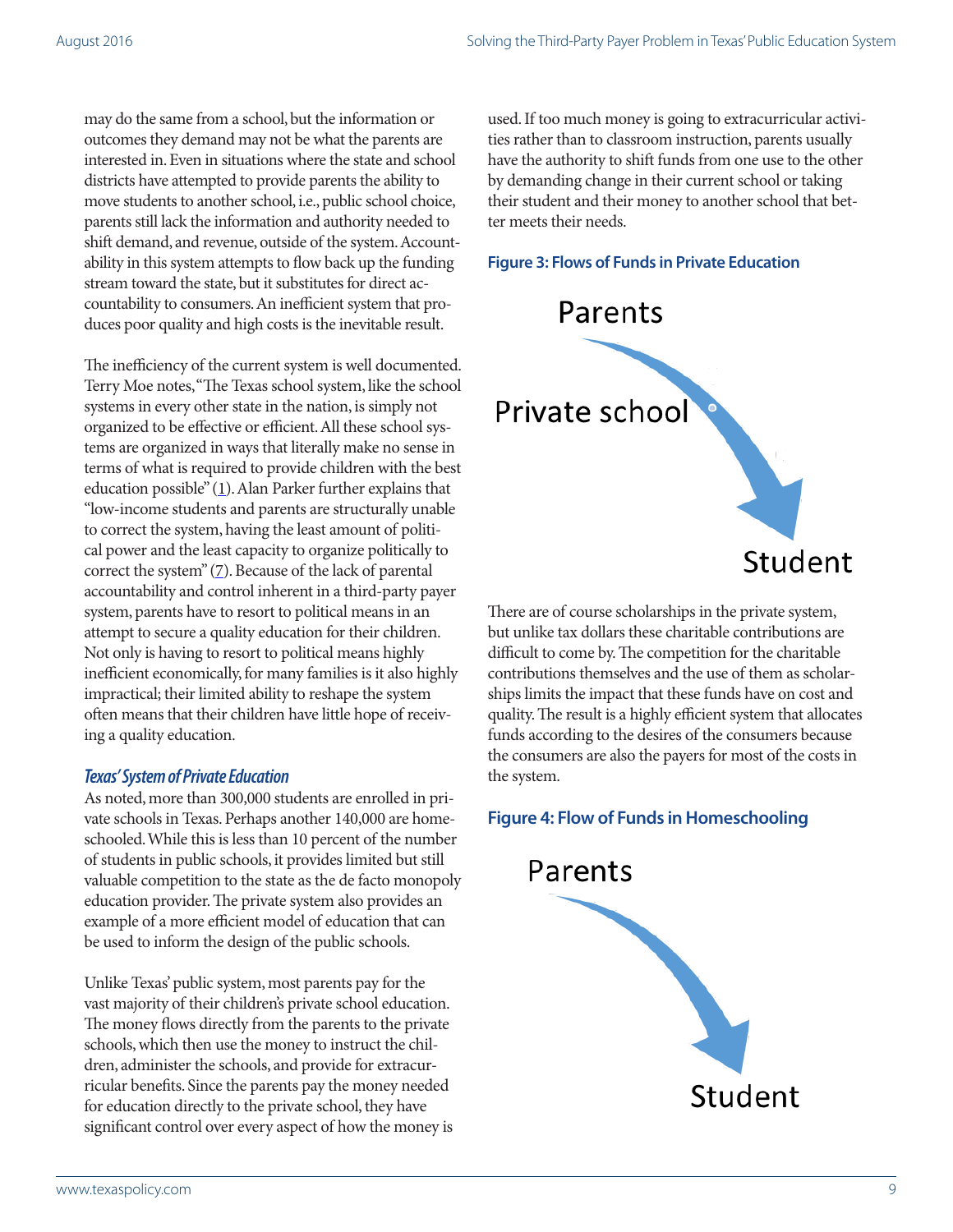When it comes to homeschooling, parents still function as the payers and consumers. In fact, parents generally pay 100 percent of the cost. The system differs from that of private schools in that no exchange of funds takes place between the consumer and the provider. This is because the parents are both the consumers and the providers. All things being equal, this is the most efficient way to provide education; there is no third-party payer in this system and the parents have total control over all aspects of their children's education. Authority and accountability are self-contained in this system. Of course, all things are not equal, and the abilities and time that parents have available to provide their children with an education might lead them to choose private schools to educate their children. In economic terms, this is known as comparative advantage. Parents may find that they can provide a better quality education for their children at less cost by taking advantage of, for example, the superior ability of others when it comes to instruction.

Whether parents choose private school or homeschool, Texas' private K-12 education system is still highly efficient because the choice of how their children are being educated is being made freely by parents as consumers who in turn also act as the primary payer in the system. Consumer choice, accountability, and thus efficiency are maximized.

#### *Solving the Third–Party Payer Problem in Texas*

When it comes to health care, the primary approach taken to dealing with the problem of third-party payers has been health savings accounts (HSAs). The U.S. News and World Report explains how HSAs work:

> Contributions made by a policyholder to a HSA are tax deductible, and contributions made by an employer are tax-free. Interest accrued in the HSA is also tax free, and the accounts are "portable," meaning they stay with you even if you change jobs or leave the workforce.

Individuals can withdraw money from a HSA without paying taxes to cover the cost of qualified medical expenses. But if the money goes toward nonmedical purposes, the amount is subject to income tax and an additional 20 percent tax, according to IRS rules.

Most importantly, unspent funds can remain in a HSA from year to year, unlike flexible spending accounts and health reimbursement accounts

that require consumers to spend or lose the money that was set aside each year. Plus, health savings accounts convert to typical individual retirement accounts once you reach retirement age.

"With a health savings account, the money stays with you even if you don't spend all of it during the year," Schopfer notes. "There is no pressure to 'use it or lose it,' which encourages people to be wasteful and get [health care services] they may not need." [\(U.S. News and World Report](http://health.usnews.com/health-news/health-insurance/articles/2014/10/23/the-benefits-of-health-savings-accounts))

By eliminating the use it or lose it aspect of the current third-party payer health care system, along with the emphasis on consumers using their own funds to pay for health care, HSAs offer a significant opportunity to improve wasteful, inefficient health care spending [\(Can](http://www.cato.org/articles/large-health-savings-accounts-step-toward-tax-neutrality-health-care) $non, 4$ ).

Similar to HSAs, the solution to the pay problem in education may well be Education Savings Accounts (ESAs). An ESA would put consumers—parents—in charge of the education of their children. Parents could tailor educational services to the unique needs of their child by selecting from one or more of a variety of services such as: private schools, online learning, tutoring, curricula, textbooks, etc. Parents could even save unused funds for college.

Michael McShane, a research fellow in education policy studies at the American Enterprise Institute, explains how ESAs can help develop a vibrant, competitive market in K-12 education:

> ESAs present a viable solution to a fundamental challenge in the way that education is delivered in America. Rather than going to one location run by one organization for an entire day, parents can find the combination of programs and providers that best meets their child's needs. Perhaps they love their school but want their child to learn Mandarin; with money from their ESA, they can purchase an online program to teach the language. Perhaps they are in a rural area without access to AP or dual-enrollment courses, they can use the funds to pay for credit-granting online courses provided by universities.

Another advantage of ESAs is that they hold the promise of harnessing one of the newest innovations in education. Many of the country's top colleges and universities are offering Massive Open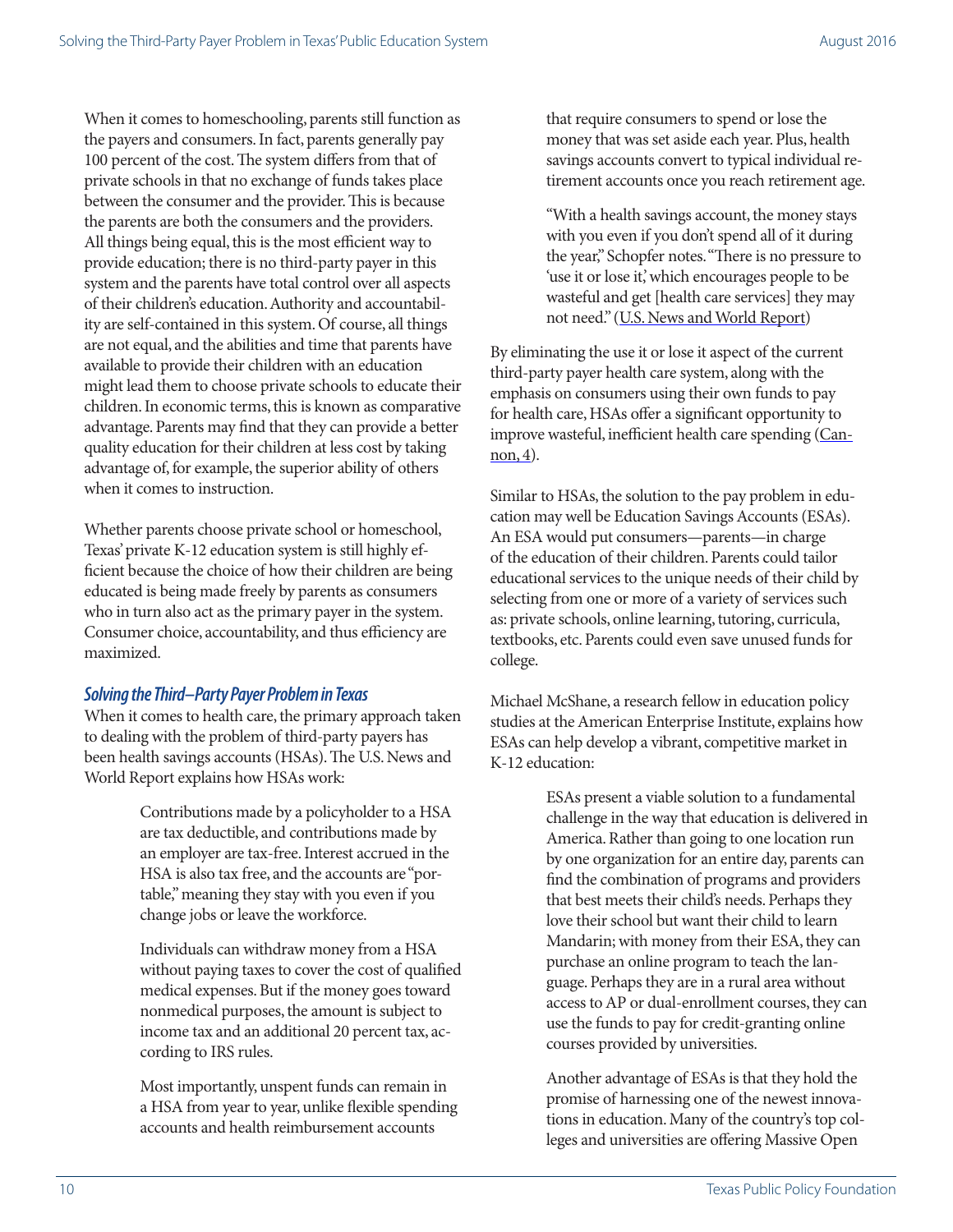Online Courses, and many of these MOOCs are free to attend and require only an inexpensive professionally administered exam to grant credit. Higher education advocates and entrepreneurs are trying to figure out the proper place for MOOCs in colleges and universities, but perhaps their most promising use isn't in higher education but in secondary education. High school students could use their ESA dollars to access these credit-bearing college courses, regardless of where they live [\(McShane\)](http://www.nationalaffairs.com/publications/detail/helping-school-choice-work).

McShane also explains how ESAs can lead to greater efficiency, i.e., higher quality at equal or lesser cost, in Texas' system of public education:

> ESAs also address another big problem with education in this country: We don't know how much it costs to educate a student. We know how much we spend, but because public schools are funded in lump sums to districts—and even voucher, tax credit, and charter school allotments are lump sum "coupons" to purchase education—we see schools set their costs right at the government subsidy. As competition for state budget dollars increases with expanding Medicaid liabilities and looming pension obligations, cost-effective education becomes more important every year.

> "Unbundling" education services through a flexible spending account model encourages all providers to compete on price. If parents know that whatever they do not spend on tuition they can spend on tutoring or save for college, they will evaluate schools based on the return on their investment. To date, private schools that participate in school choice programs are evaluated on one dimension: quality. With fungible dollars, these schools can be evaluated two dimensionally: on quality and price. This competition should serve to both increase quality and decrease price [\(McShane\)](http://www.nationalaffairs.com/publications/detail/helping-school-choice-work).

The unbundling of services through ESAs will encourage providers to compete on price and quality, which is exactly what is missing in the system thereby delivering what is required by the Texas Constitution—an 'efficient' education system.

The source of funds for ESAs can be payments from the state and local schools, as well as from individual or charitable sources through the use of tax credits. The

most important design aspect of ESAs is to ensure that once money has been deposited into an ESA, there are few restrictions on how the money is used for educational purposes. The more restrictions on how parents use the money to provide an education for their children the higher the likelihood that ESAs lose their effectiveness in increasing efficiency and overcoming the problem of the third-party payer.

#### *Reforming Texas' System of Public Education*

Our analysis of the economic efficiency of both public and private education in Texas leads to some simple yet transformative principles for reforming Texas' "system of public free schools." If Texas is going to correct the economic and educational inefficiencies of Texas public schools, the Legislature should:

- Reduce the inefficiency of payments in Texas' "system of public free schools" by providing education savings accounts for parents to use to pay for the education of their children in public, private, or homeschool settings.
- Remove the restrictions that arbitrarily separate public schools from private schools and homeschooling:
	- o allow private school and homeschool students to attend public schools part time;
	- o remove restrictions that centralize the control in Austin over the public provision of virtual education; and
	- o expand the ability of private providers to use virtual education models to provide instruction for public school credit.
- Introduce elements of parental choice within the public schools, including:
	- o give parents more authority to direct elements of their children's education, such as curriculum;
	- eliminate the artificial cap on the number of public charter schools to give parents more choice about where their children attend; and
	- o decentralize decisions about educator pay and qualifications by eliminating the state's educator salary schedule and educator certification system.  $\mathbb{\hat{X}}$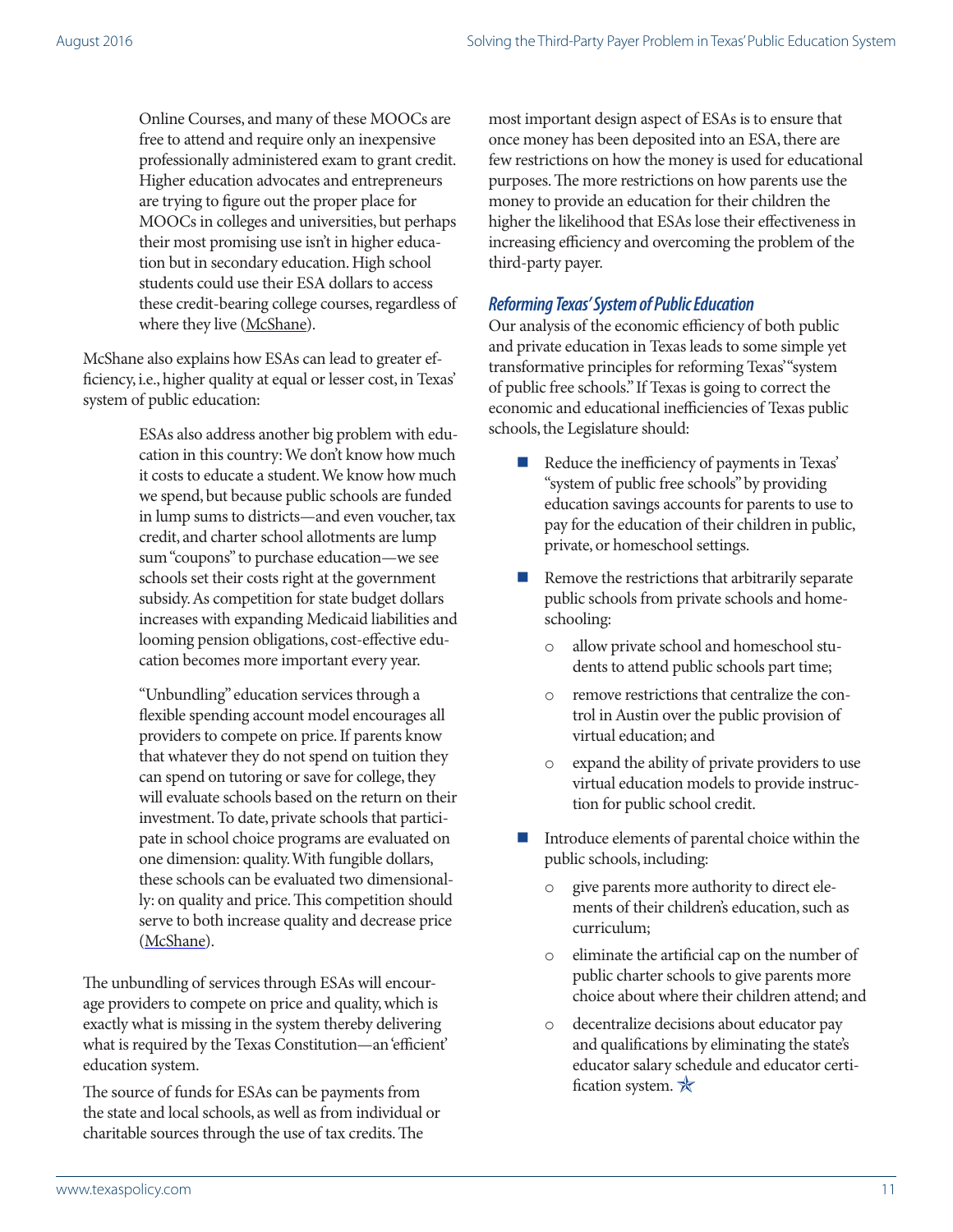#### **References**

- Anderson Jeffrey H. 2009. "*[Medicaid's costs, like Medicare's, have risen far more than the costs of private health care](http://amcp.org/WorkArea/DownloadAsset.aspx?id=11322) ."* Pacific Research Institute.
- Buff, Maureen J. and Timothy D. Terrell. ["The Role of Third-Party Payers in Medical Cost Increases.](https://www.google.com/url?sa=t&rct=j&q=&esrc=s&source=web&cd=2&cad=rja&uact=8&ved=0CCUQFjABahUKEwjs-478-MvHAhWCJj4KHTEgD4c&url=http%3A%2F%2Fwww.jpands.org%2Fvol19no3%2Fbuff.pdf&ei=ZmrgVeywA4LN-AGxwLy4CA&usg=AFQjCNG1Y4dt9MMqzE2q4IaaHnRem6IRDw&sig2=XUMVYoCQ_SGT976tte1mgw)" *Journal of American Physicians and Surgeons,* 19:2, Summer.
- Callahan, Gene. 2001. "What is an Externality?" The Mises Institute. *The Free Market*, 19:8, August.
- Cannon, Michael F. 2008. "Large Health Savings Accounts: A Step toward Tax Neutrality for Health Care." *Forum for Health Economics & Policy*, 11:2.
- Colander, David. 2004. [Economics, 7th Edition.](http://www.amazon.com/gp/product/B008BWXI30/ref=as_li_tl?ie=UTF8&camp=1789&creative=390957&creativeASIN=B008BWXI30&linkCode=as2&tag=davidjohnmarotta&linkId=DSLEMYPOHMLJHOQC) McGraw-Hill/Erwin.
- Cubberley, Ellwood P. 1919. *[Public Education in the United States](https://archive.org/stream/publiceducationi032029mbp/publiceducationi032029mbp_djvu.txt)*. Houghton Mifflin.
- Diamond, John W. 2007. *[Should Texas Adopt a School Choice Program? An Evaluation of the Horizon Scholarship Program in San](http://www.texaspolicy.com/library/doclib/2007-03-RR03-education-diamond.pdf)  [Antonio](http://www.texaspolicy.com/library/doclib/2007-03-RR03-education-diamond.pdf)*. Texas Public Policy Foundation, March.
- Eby, Frederick. 1925. *[The Development of Education in Texas](https://archive.org/stream/developmentofedu00ebyf/developmentofedu00ebyf_djvu.txt)*. The Macmillan Company: New York.
- Ewert, Stephanie. 2013. *[The Decline in Private School Enrollment: SEHSD Working Paper Number FY12-117](http://www.census.gov/hhes/school/files/ewert_private_school_enrollment.pdf)*. U.S. Census Bureau: Social, Economic, and Housing Statistics Division, January.
- [Financial Allocation Study for Texas](http://fastexas.org/about/spending.php) (FAST). Texas Comptroller of Public Accounts. Accessed on 10-26-2015.
- Goodman, John, Gerald L. Musgrave, and Devon M. Herrick. 2011. *[The Economics of Health Care Quality](https://www.google.com/url?sa=t&rct=j&q=&esrc=s&source=web&cd=1&cad=rja&uact=8&ved=0CCYQFjAAahUKEwjH3_iEm9bHAhXDOT4KHZFxCYA&url=http%3A%2F%2Fwww.ncpa.org%2Fpdfs%2FThe-Economics-of-Health-Care-Quality.pdf&ei=TMzlVceJLsPz-AGR46WACA&usg=AFQjCNGFo82JejbqM-r8Z8tt64a_cXj9Yg&sig2=8w-mFIxJr4hJygg-c2CP1w)*. National Center for Policy Analysis.
- Greer, Stanley. 2015. *[State Labor–Management Policy and the Texas Model](http://www.texaspolicy.com/library/doclib/2015-02-RR03-CEF-StateLaborMgmtPolicy-SGreer-jag02242015.pdf)*. Texas Public Policy Foundation.
- Grusendorf, Kent. 2014. [Texas Education: Original Intent of the Texas Constitution](http://www.texaspolicy.com/library/doclib/2014-06-PP24-TexasEducationOriginalIntent-CEP-KentGrusendorf-0.pdf). Texas Public Policy Foundation, July.

McShane, Michael Q. 2014.["Helping School Choice Work.](http://www.nationalaffairs.com/publications/detail/helping-school-choice-work)" National Affairs 20.

- Moe, Terry. 2012. *[Report for Texas Efficiency Litigation](http://www.txbiz.org/External/WCPages/WCWebContent/WebContentPage.aspx?ContentID=268)*, In re: Texans for Real Efficiency and Equity in Education, et al.
- Parker, Allan, Jr. 2012. *[Expert Witness Report for Efficiency Interveners](http://www.txbiz.org/External/WCPages/WCWebContent/WebContentPage.aspx?ContentID=269)*, In re: Texans for Real Efficiency and Equity in Education, et al.
- Roy, Avik. 2012. *Debating Health Reform: The Pre-existing Condition Problem*. Manhattan Institute for Policy Research, October.
- Sowell, Thomas. 2009. *[Applied Economics: Thinking beyond Stage One](http://www.amazon.com/Applied-Economics-Thinking-Beyond-Stage/dp/0465081436)*. 2nd ed. New York, N.Y.: Basic Books.
- Teaching Degree.org. [Research Salaries in Texas](http://www.teachingdegree.org/texas/salary/). Accessed on 10-26-2015.

Texas Education Agency. 2014. *[Enrollment in Texas Public Schools 2013-14](http://tea.texas.gov/acctres/Enroll_2013-14.pdf)*, November.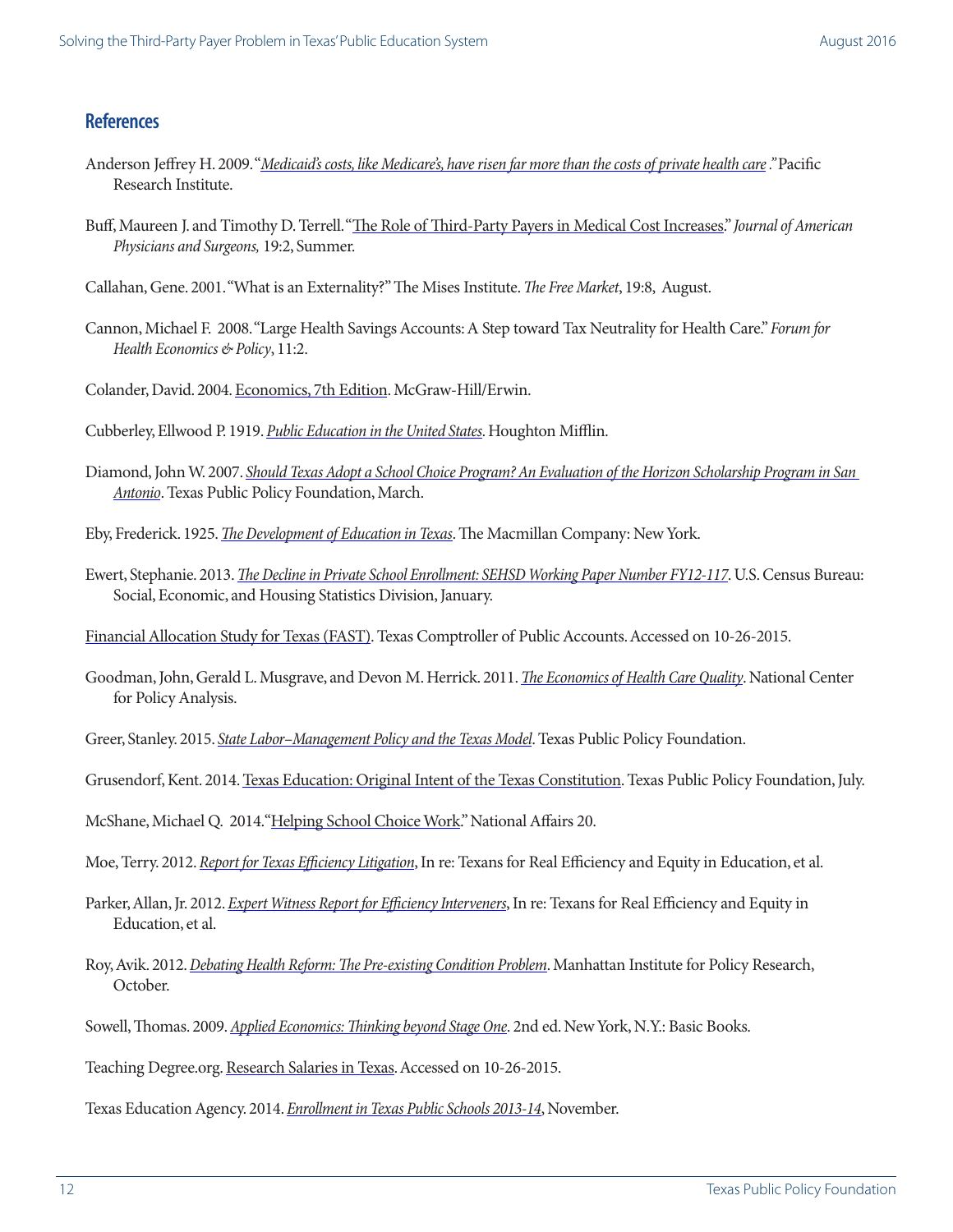Texas Education Agency. 2014b. ["Public Education Grant FAQ](http://ritter.tea.state.tx.us/perfreport/peg_faq.html)."

Texas Education Agency. 2014c. ["Snapshot 2014 Summary Tables](http://ritter.tea.state.tx.us/perfreport/snapshot/2014/state.html)."

Texas State Teachers Association (TSTA). 2015. "'*[School Choice' is not a Choice for Many Families](http://www.tsta.org/grading-texas/vouchers/school-choice-is-not-a-choice-for-many-families)*."

U.S. News and World Report. 2014. ["The Benefits of Health Savings Accounts,](http://health.usnews.com/health-news/health-insurance/articles/2014/10/23/the-benefits-of-health-savings-accounts)" October 23.

Warde, W. F. 1960. "[John Dewey's Theories of Education](https://www.marxists.org/archive/novack/works/1960/x03.htm)." *International Socialist Review*, 21:1, Winter.